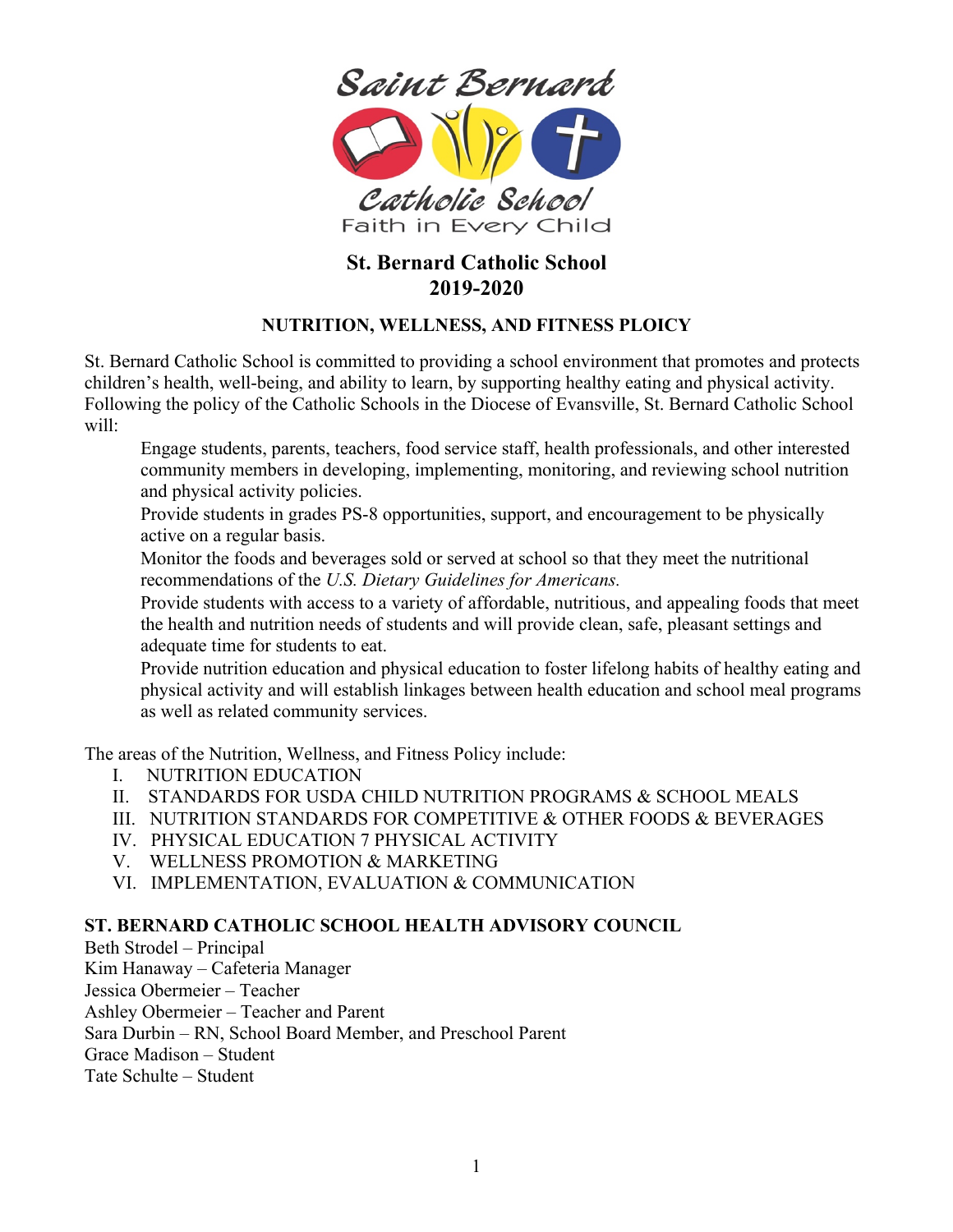## **I. NUTRITION EDUCATION**

St. Bernard Catholic School follows health education curriculum standards and guidelines as stated by the Indiana Department of Education. SBCS links nutrition education activities with the Coordinated School Health Program. The goal is to provide the knowledge and skills necessary for healthy eating and a lifetime of good health to students and caring-giving adults.

## **A. Classroom Nutrition Education**

Nutrition Education is taught in grades K-8 as part of a sequential, comprehensive, health curriculum designed to provide students with the necessary knowledge and skills to promote and protect health.

Nutrition education is designed to help students learn:

 Nutrition knowledge, including but not limited to, the benefits of healthy eating, essential nutrients, nutritional deficiencies, the use and misuse of dietary supplements, safe food preparations, handling and storage, caloric balance between food intake and energy expenditure (physical activity/ exercise), and adequate fruits and vegetables, whole grains and low-fat dairy.

 Nutrition related skills, including but not limited to, planning a healthy meal, understanding and using food labels, critically evaluating nutrition information, misinformation, and commercial food advertising.

 How to assess one's personal eating habits, and how to set and achieve goals for improvement.

SBCS nutrition education provides age appropriate lessons that address but are not limited to:

 Benefits of healthy eating, essential nutrients, the use and misuse of dietary supplements How to assess personal eating habits, and how to set and achieve goals for improvement Safe food preparation, handling, and storage

 Caloric balance between food intake and energy expenditure (physical activity/exercise) Adequate fruits and vegetables, whole grains, and low-fat dairy

Planning healthy meals and snacks

Understanding and using food labels

My Plate

 Evaluating nutrition information, misinformation, and commercial food advertising Integration of nutrition education into core curriculum areas such as math, science, social studies, and language arts

 Purdue Extension programs (I.e. Healthy Happy Me and Professor Popcorn) Scholastic News and Current Health magazines Handwashing lessons

Staff responsible for nutrition education will participate in professional development.

Sara Durbin will serve as resource consultant for diet and nutrition.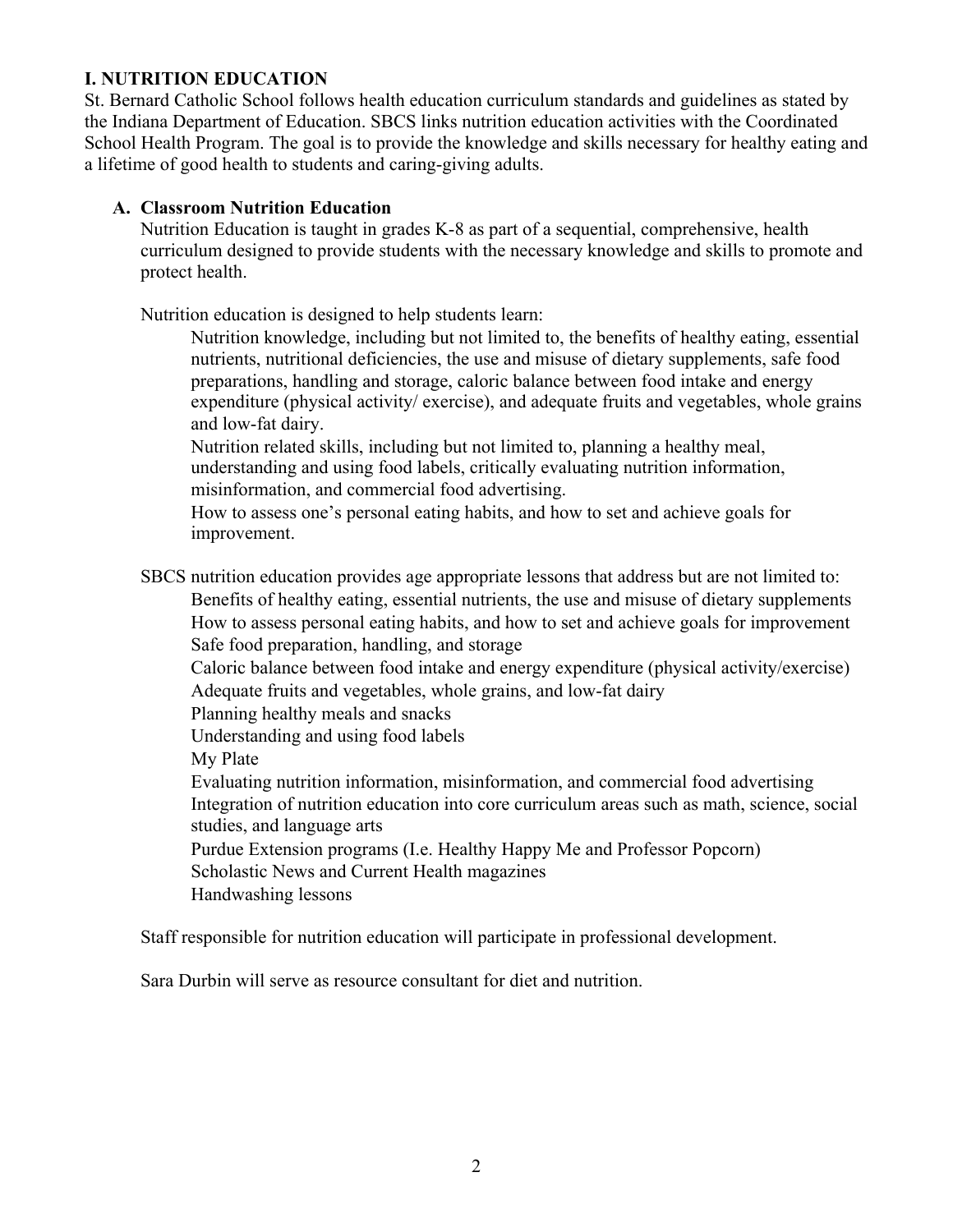# **B. Other Nutrition Education and Wellness Activities**

Cafeteria staff participate in nutrition education. Students are educated through new food experiences and exposed to a wide variety of food choices. Encouragement is given to children to try new foods.

The cafeteria displays nutrition education posters and food facts.

The cafeteria will do a taste testing of new healthy foods each semester and will allow students to vote for new items to be included on future menus.

SBCS has installed a drinking fountain that can easily fill water bottles. Students may fill water bottles as needed.

SBCS after-school programs follow the health education standards within this policy.

Partnerships and collaborative education interventions are provided including the Spencer County Health Department, the St. Bernard Catholic School volunteer nurse and other community groups to provide support in targeting overweight issues and obesity.

Nutrition education is provided to students, parents, and staff through *Nutrition Nuggets*  Newsletters which are sent home in family folders.

School faculty and staff encourage healthy eating behaviors and exercise by being role models to students during school hours.

Faculty and staff have the opportunity to be involved in wellness programs and/or efforts to build effective school health initiatives.

# **II. STANDARDS FOR USDA CHILD NUTRITION PROGRAMS AND SCHOOL MEALS**  *(Supports I.C. 20-26-9-18)*

St. Bernard Catholic School provides all students access to high quality foods and beverages such as fruits, vegetables, low-fat dairy products, free water (from the drinking fountains), bottled water (offered before and after school) and low-fat whole-grain products, whenever and wherever food is sold or otherwise offered during the normal school day.

# **A. Child Nutrition Programs**

# 1. SCHOOL LUNCH PROGRAM WILL:

 Meet, at a minimum, nutrition requirements established by USDA for federally funded programs.

 Emphasize fruits, vegetables, whole grains, and low-fat dairy products. Be appealing and attractive to students.

Be served in clean and pleasant surroundings.

 Provide students with adequate time to eat (the School Nutrition Association recommends twenty minutes for lunch.)

Promote school meal participation with taste tests, contests, etc.

Nutritional analysis of menu items will be available at each school and available to parents.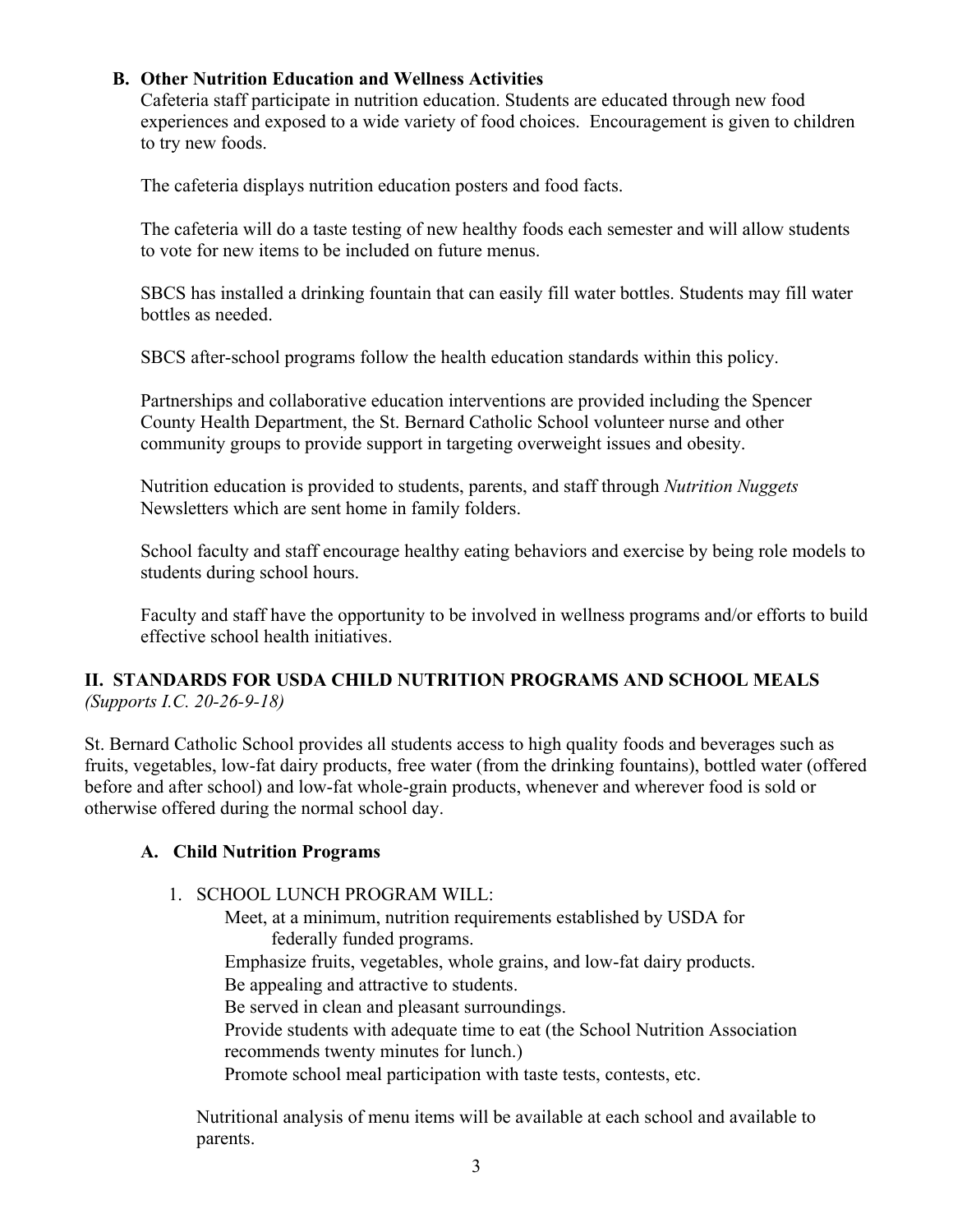2. The SBCS school lunch program:

 Meets nutrition requirements established by the USDA for federally funded programs Emphasizes fruits, vegetables, whole grains, and low-fat dairy products Juice and water are offered as drink choices. Juices served as a drink options are 100% fruit Low-fat cheese is used. Turkey and chicken are offered frequently. Portion sizes are in accordance with national guidelines. Cafeteria staff, teachers, and the other staff are made aware of food allergy information provided by the parents/guardian. Alternates are offered to those students with food allergies. Students are allowed to take as much time as they need to eat. Meals are appealing and attractive to students Meals are served in clean and pleasant surroundings Portion sizes meet the Child Nutrition Program requirements. Nutritional analysis of menu items is available to parents.

- 3. St. Bernard Catholic School does not participate in a School Breakfast Program.
- 4. Snacks served in the school after-care program

 Emphasizes healthy smart snacks. Emphasizes water as a beverage.

#### 5. School cafeteria staff

 Understand their responsibility to adhere to the policies St. Bernard Catholic School has in place.

 Participate in staff development training programs for good child nutrition and updates or revision to the policy.

The cafeteria manager and other staff are trained in Serv-Safe.

 The cafeteria manager provides staff development on nutrition and safe serving practices.

# **III. NUTRITION STANDARDS FOR COMPETITIVE AND OTHER FOODS AND**

 **BEVERAGES** *(Supports I.C. 20-26-9-19)*

# **A. Food and Beverages Outside of the Child Nutrition Program**

1. BEVERAGES

 Students have access to free palatable drinking water in several locations throughout the school.

 Students are encouraged to have a water bottle with them during the school day. Water bottle refill stations are available at 3 water fountain locations.

#### 2. FOODS:

 Food items sold individually have no more than 35 % of its calories from fat, sugar and sodium and 10 % of its calories from saturated and trans fat combined.

## 3. PORTION SIZES – LIMIT PORTION SIZES OF FOODS AND BEVERAGES SOLD INDIVIDUALLY TO THE FOLLOWING: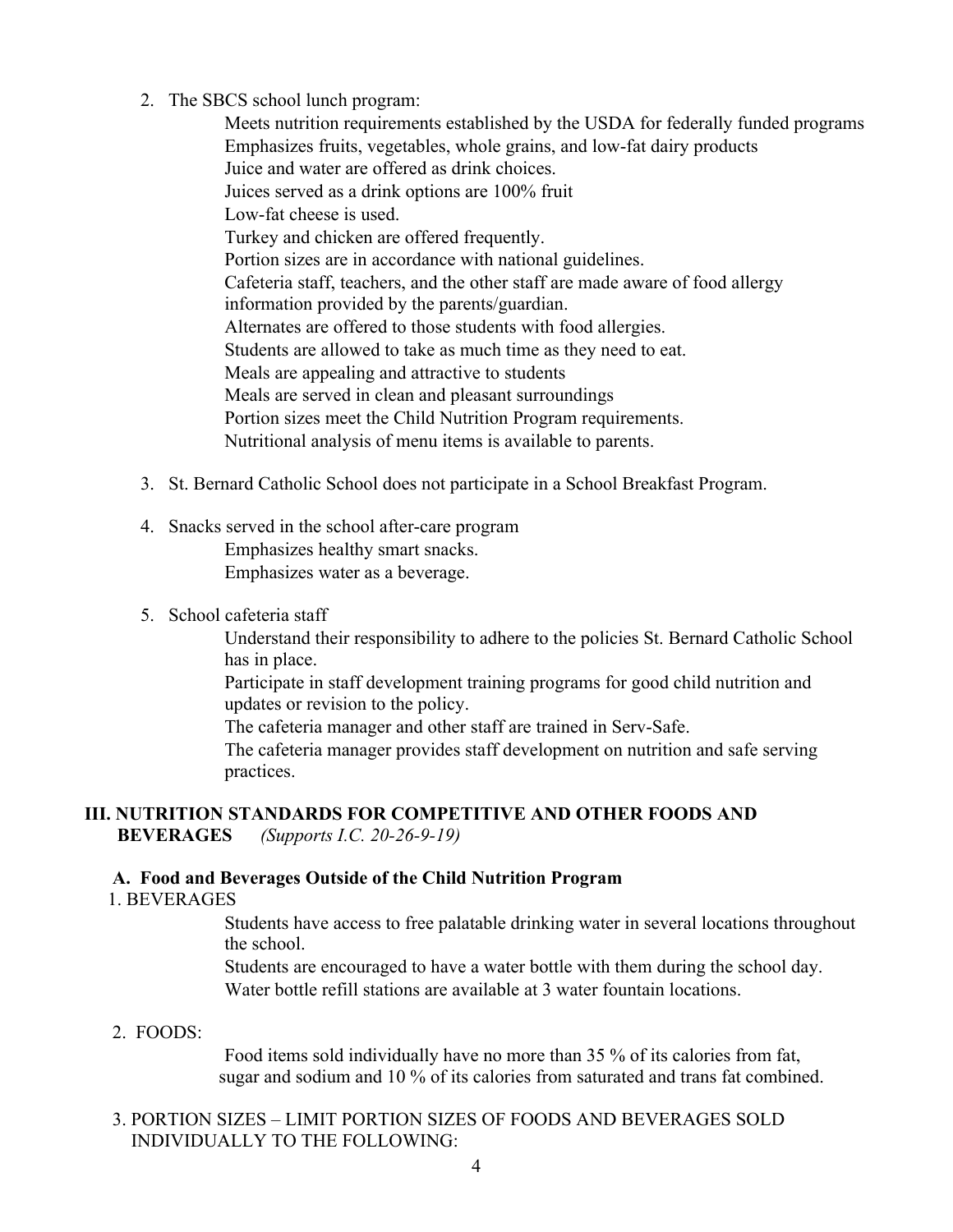One and one-quarter ounces for chips, crackers, popcorn, cereal, trail mix, nuts, seeds, dried fruit, or jerky.

One and one half ounces for cookies.

 Two ounces for cereal bars, granola bars, pastries, muffins, doughnuts, and other bakery items.

Three ounces for bagels and pretzels.

 Four fluid ounces for frozen desserts, including, but not limited to, low-fat or fat-free ice cream.

Eight ounces for non-frozen yogurt.

 Twelve fluid ounces of all beverages, excluding water in the elementary schools; ageappropriate portion sizes for middle and high school students.

 The portion size of a' la carte entrees and side dishes, including potatoes, will not be greater than the size of comparable portions offered as part of school meals. Fruits and non-fried vegetables are exempt from portion size limits.

USDA Smart Snack standards are followed at SBCS. The link to the Smart Snack website is: http://www.fns.usda.gov/healthierschoolday/tools-schools-focusing-smartsnacks

The school wellness committee will approve all food and beverage sales to students in elementary schools. SBCS does not have vending machines.

The sale of foods and/or beverages containing caffeine at all grade levels is prohibited during the school day. (*As of 2014, USDA Smart Snacks standards prohibit the sale of foods and beverages containing caffeine in elementary and middle schools.)*

# **B. Other Foods Offered in the School Environment**

 FUNDRAISING: Less than 50% of school fundraising activities involve food or will use foods that meet the above nutrition standards.

 REWARDS: Food or beverages, especially those that do not meet the nutrition standards for food and beverages, are not used as a reward for academic performance or good behavior unless on very rare occasions.

 CELEBRATIONS: School celebrations are limited to Christmas and Valentine's Day for grades Preschool - 8. Preschool through fifth grade also have a Halloween celebration. Each party will include no more than one food or beverage that does not meet nutrition standards for food and beverages sold individually. *(Supports I.C. 20- 26-9-19)*

 Beginning with the 2017-18 school year, birthday treats are not permitted. For the current school year, healthy smart snacks or non-edible items are suggested if parents do wish to bring in something to celebrate their child's birthday.

 School Sponsored Events (such as, but not limited to, athletic events, dances, or performances): Healthy and nutritious snacks and beverages that meet nutrition guidelines will be offered.

There are no vending machines at SBCS.

The St. Bernard Catholic School Health Advisory Council will be responsible for identifying areas for improvement and review lunch menus. The committee will review progress toward compliance with the Diocese of Evansville Nutrition, Wellness, and Fitness Policy.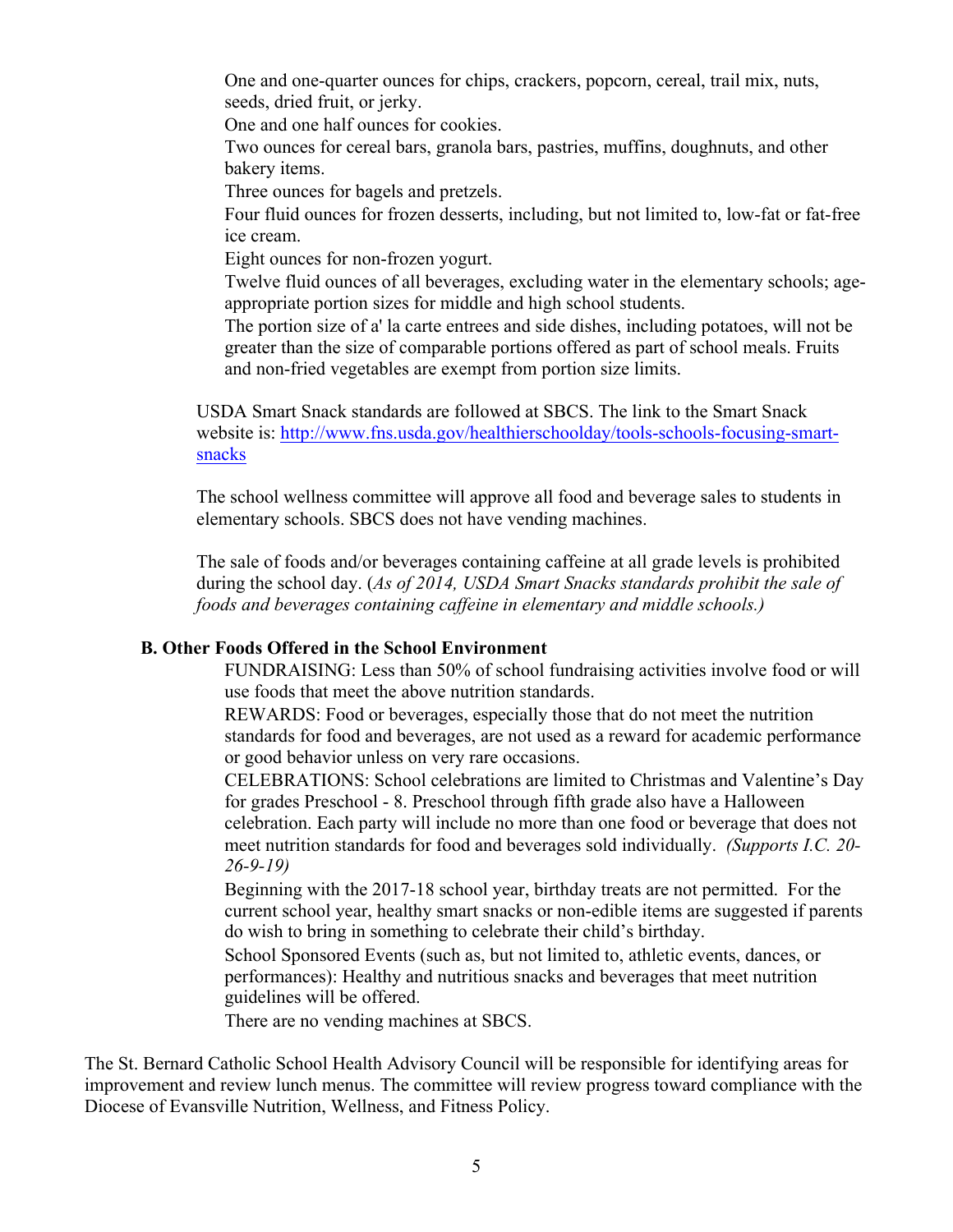# **IV. PHYSICAL ACTIVITY AND PHYSICAL EDUCATION GOALS** *(Supports I.C. 20-30-5-7.5)*

# **A. Physical Activity**

SBCS has developed and implemented a comprehensive school physical activity program that provides physical activity throughout the school day and addresses the needs of students, staff, and the school community.

Staff is provided opportunities for professional development about physical activity.

**Integrating Physical Activity into the Classroom Setting** – For students to receive the nationally recommended amount of daily physical activity, (i.e., at least 60 minutes per day) and for students to fully embrace regular physical activity as a personal behavior, students need opportunities for physical activity beyond physical education class.

> K-5 students will receive an average of 30 minutes of the recommend 60 minutes of physical activity in their physical education classes.

 Classroom health education will complement physical education by reinforcing the knowledge and self-management skills needed to maintain a physically active lifestyle and to reduce time spent on sedentary activities, such as watching television. Opportunities for physical activity will be incorporated into other subject lessons; teachers will receive training and resources to that end.

 Classroom teachers will provide short physical activity breaks between lessons or classes, as appropriate.

 The student teacher ratio for physical education classes will be no larger than other classes (30-1).

## **Physical Activity Opportunities and Physical Education**

*Daily Physical Education (P.E.) K-12***.** All students in grades **K-8**, including students with disabilities, special health-care needs, and in alternative educational settings, receive regular physical education. In our self-contained classrooms, teachers holding an appropriate license may teach their own physical education, as well as other required subjects as their license allows. Student involvement in other physical activities (e.g., interscholastic or intramural sports) will not be substituted for meeting the physical education requirement in grades K-8. Students will spend at least 50% of physical education class time participating in moderate to vigorous physical activity.

*Daily Recess.* All elementary school students (K-5) will have at least 20 minutes a day of supervised recess, preferably outdoors, during which schools should encourage moderate to vigorous physical activity, verbally and through the provision of space and equipment.

Our school discourages extended periods (i.e., periods of two or more hours) of inactivity. When activities, such as mandatory school-wide testing, make it necessary for students to remain indoors for long periods of time, SBCS gives students periodic breaks during which they are encouraged to stand and be moderately active.

*Physical Activity Opportunities Before and After School.* Elementary and middle school students are encouraged participate in extracurricular physical activity programs, such as physical activity clubs, intramural programs, or interscholastic sports programs. Our school tries to offer a range of activities that meet the needs, interest, and abilities of all students.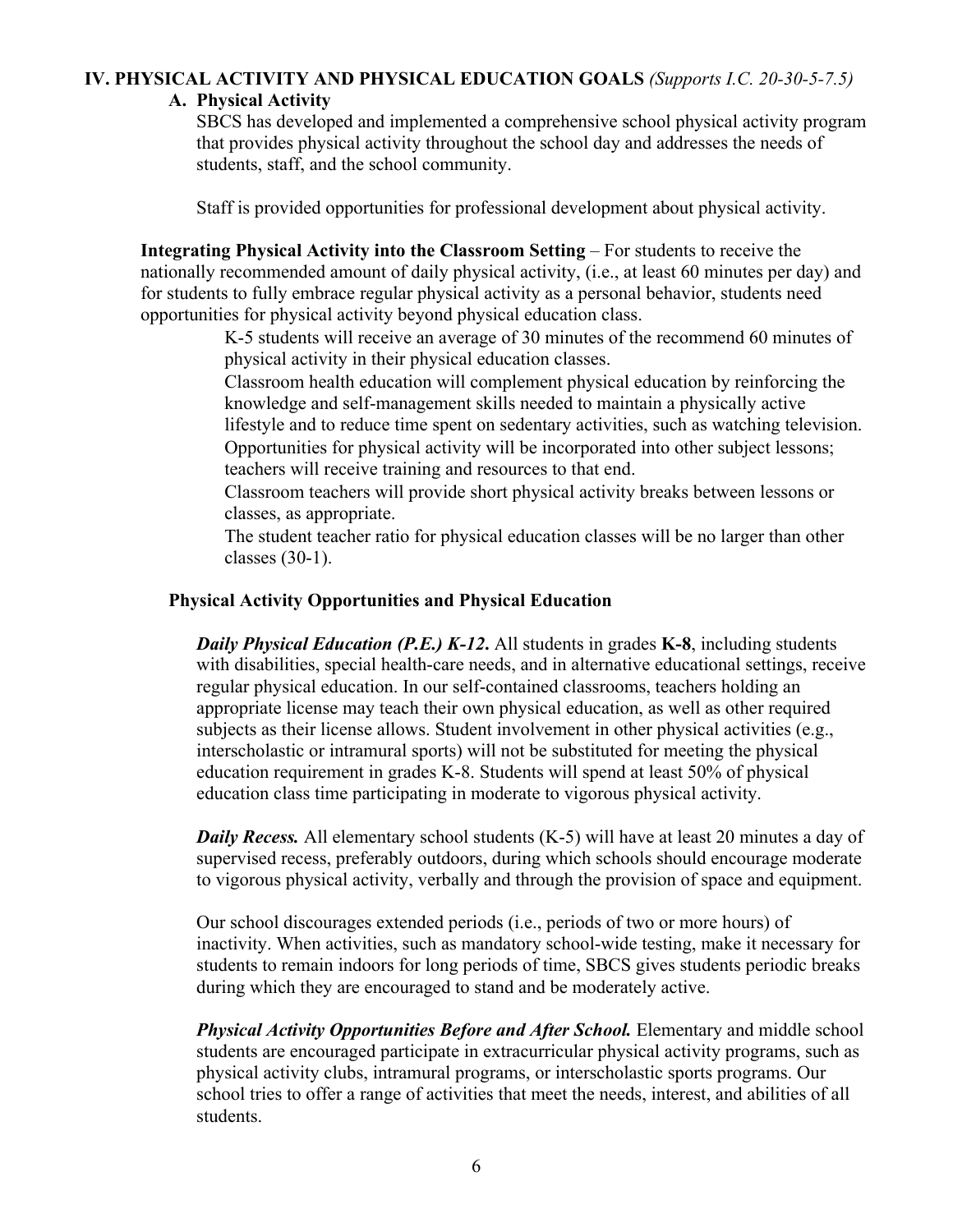After school child care and enrichment programs will provide and encourage, verbally and through the provision of space, equipment, and activities, daily periods of moderate to vigorous physical activity for all participants.

Parish community use of school facilities will be encouraged. (I.e. Our adult basketball league)

*Physical Activity and Punishment.* Teachers and other school and community personnel will not arbitrarily use physical activity (e.g., running laps, push-ups) or withhold opportunities for physical activity (e.g., recess, physical education) as punishment.

**Safe Routes to School.** The school will assess and, if necessary, and to the extent possible, make needed improvements to make it safer and easier for students to walk to school. When appropriate, the school will work together with local public works, public safety, and/or police departments in those efforts.

In accordance with the Diocesan Nutrition, Wellness, Fitness Policy, St. Bernard Catholic School has implemented the following:

> All students in K-8 receive two (2) forty-minute physical education classes each week. Students spend 50% or more of P.E. class time in active participation in physical activity. Students in grades K-5 have fifteen minutes for recess each morning and twenty-five minutes for recess after lunch each day.

 The students in grades 6-8 are offered ten minutes in the morning and ten minutes after lunch for physical activity.

 Classroom health education complements physical education by reinforcing the knowledge and self-management skills needed to maintain a physically active lifestyle and to reduce time spent on sedentary activities, such as watching television.

 Classroom teachers provide short physical/brain break activities between lessons or classes, as appropriate. Resources are provided to teachers.

The student/teacher ratio for physical education classes will be larger than (25-1).

 A wide variety of sports for after school hours are offered through St. Bernard Catholic School and the community. SBCS teams allow everyone to participate.

The after school care program provides opportunities for physical exercise.

Teachers do not withhold opportunities for physical activity as punishment.

Teachers do not use physical activity as punishment.

 SBCS works closely with parents and the community to create safe procedures for students walking to and from school as well as morning drop off and dismissal procedures.

 Home nutrition information is provided through *Nutrition Nuggets* which is sent home through School Messenger and posted on the school website.

Parents are given healthy snacks options for class parties.

Students are not permitted to bring soft drinks in their packed lunch from home.

SBCS does not use marketing techniques to promote unhealthy foods.

 Teachers are creative in providing physical activity when students stay indoors for recess on consecutive days.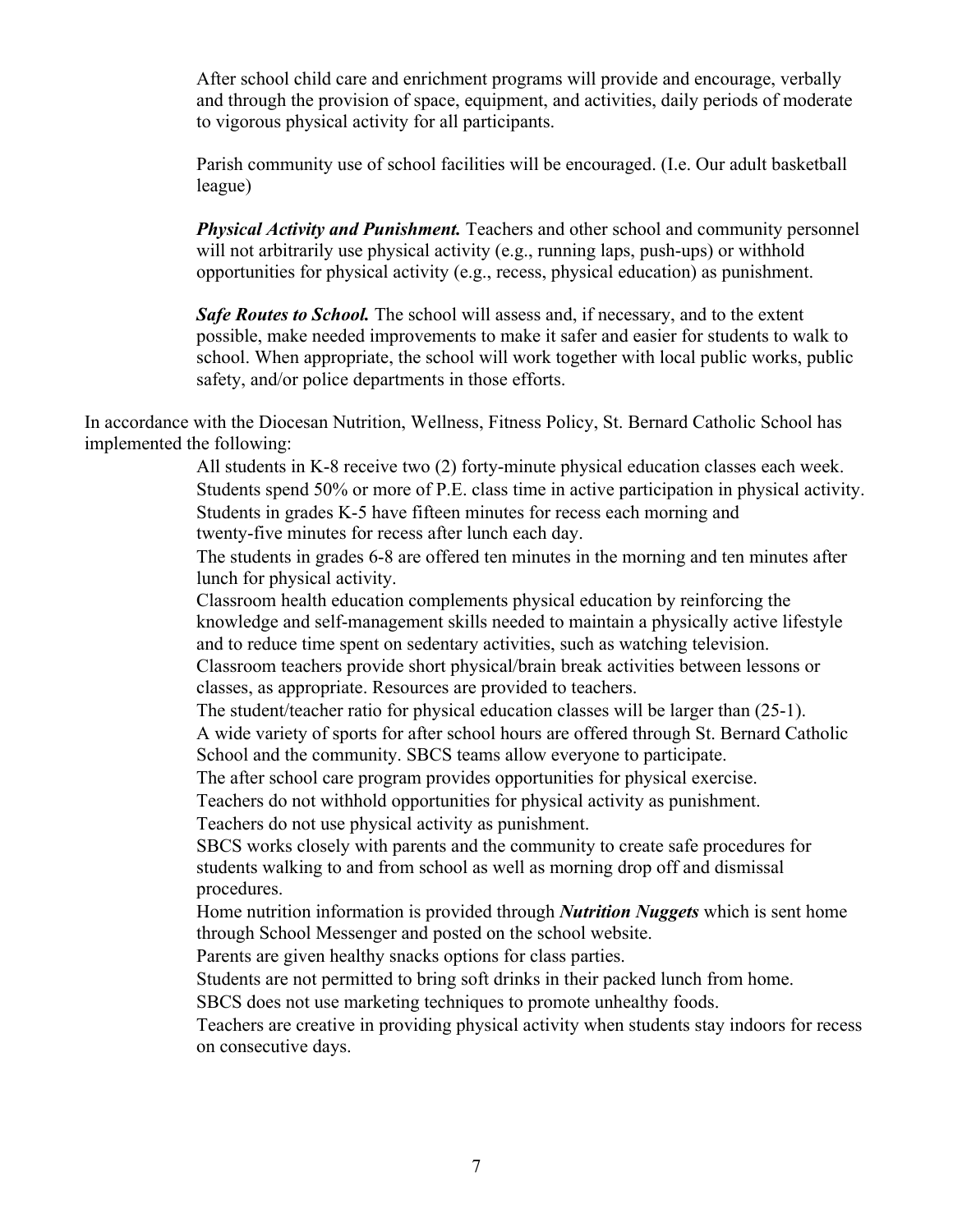## **V. WELLNESS PROMOTION & MARKETING**

*Staff Wellness.* The Catholic schools in the Diocese of Evansville value the health and wellbeing of every staff member and will plan and implement activities and policies that support personal efforts by staff to maintain a healthy lifestyle. St. Bernard Catholic School has established and is maintaining a health and wellness committee which will develop and promote staff health and wellness. Our plan will be based on input solicited from school staff and outline ways to encourage healthy eating, physical activity, and other elements of a healthy lifestyle among school staff.

As part of the diocesan insurance program, health advocates administer annual health screenings and provide wellness information to teachers and staff.

*Breastfeeding Locations.* St. Bernard Catholic School will provide private locations where employees can express milk, will provide cold storage for expressed milk, and will not be liable. (I.C. 22-2-14-2)

*CPR and AED Training.* St. Bernard Catholic School faculty, staff, and substitute teachers are offered yearly opportunities for CPR and AED training.

*Food Marketing in Schools.* School-based marketing will be consistent with nutrition education and health promotion. As such, SBCS limits food and beverage marketing to the promotion of foods and beverages that meet the nutrition standards for meals or for foods and beverages sold individually. The promotion of healthy foods, including fruits, vegetables, whole grains, and low-fat dairy products is encouraged. Marketing unhealthy foods is prohibited.

(Examples of marketing techniques include the following: logos and brand names on/in vending machines, books or curricula, textbook covers, school supplies, scoreboards, school structures, and sports equipment; educational incentive programs that provide food as a reward; programs that provide schools with supplies when families buy low-nutrition food products; in-school television, such as Channel One; free samples or coupons; and food sales through fundraising activities. Marketing activities that promote healthful behaviors (and are therefore allowable) include: vending machine covers promoting water; pricing structures that promote healthy options in a' la carte lines or vending machines; sales of fruit for fundraisers; and coupons for discount gym memberships.)

*Communications with Parents.* The school will support parents' efforts to provide a healthy diet and daily physical activity for their children. The school will encourage healthy eating to parents, send home nutrition information (*Nutrition Nuggets*), and provide nutrient analyses of school menus. SBCS encourages parents to pack healthy lunches and snacks and to refrain from including beverages and foods that do not meet the above nutrition standards for individual foods and beverages. The school provides parents with information and ideas for healthy celebrations/parties, rewards, and fundraising activities.

The school will provide information about physical education and other school-based physical activity opportunities before, during, and after the school day; and support parents' efforts to provide their children with opportunities to be physically active outside of school. Such supports will include sharing information about physical activity and physical education through class newsletters, or other take-home materials, special events, or physical education homework.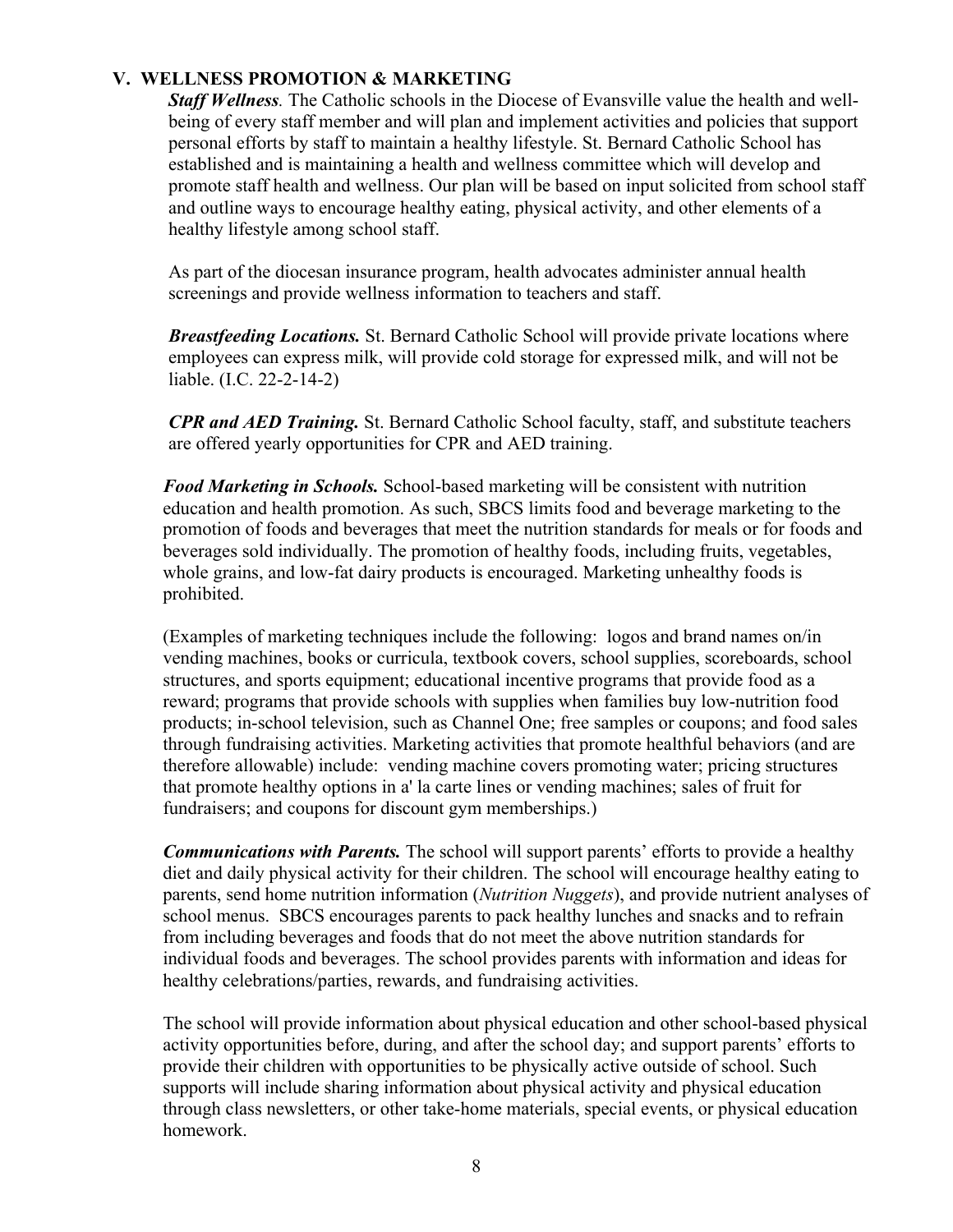## **VI. IMPLEMENTATION, EVALUATION, & COMMUNICATION**

#### *Coordinated School Health Advisory Council*

*(Supports I.C. 20-26-9-18)*

St. Bernard Catholic School Health Advisory Council was formed to develop, implement, monitor, review, and, as necessary, revise school nutrition and physical activity policies. The committee will serve as a resource to the school for implementing those policies. This committee will consist of a group of individuals representing the school and community and will include:

- 1) One or more parents
- 2) One or more students (may decide when student is involved in committee work; include students in "lunch input" discussion)
- 3) Cafeteria manager or child nutrition manager
- 4) Member of the school board
- 5) School administrator
- 6) One or more teachers
- 7) One or more Healthcare professionals or nutritionist/certified dietitian

*Monitoring.* The school administrator will ensure compliance with established nutrition and physical activity wellness policies. In each school, the principal or designee will ensure compliance with those policies in his/her school and will report on the school's compliance to the Diocesan Catholic Schools Office.

School food service staff will ensure compliance with nutrition policies and will report on this matter to the school principal.

The school administrator will develop a summary report by using the Diocesan Healthy School Checklist (DHSC) every three years on school-wide compliance with the established nutrition and physical activity wellness policies. That report will be provided to the local school board and also to the Diocesan Catholic Schools Office.

**Policy Review.** To help with the initial development of the wellness policies, each school will conduct a baseline assessment of the school's existing nutrition and physical activity environments and policies, DHSC. The results of that assessment will be used to identify and prioritize needs.

Assessments will be repeated every three years to help review policy compliance, assess progress, and determine areas in need of improvement. As part of that review, the school will review nutrition and physical activity policies; provide for an environment that supports healthy eating and physical activity; and adhere to nutrition and physical education policies and program elements. The schools will, as necessary, revise the wellness policies and develop work plans to facilitate their implementation.

*Communication:* Progress reports should be shared with the public using the following channels of communication: The Message, school newsletter, website, School Messenger, and/or other forms of communication.